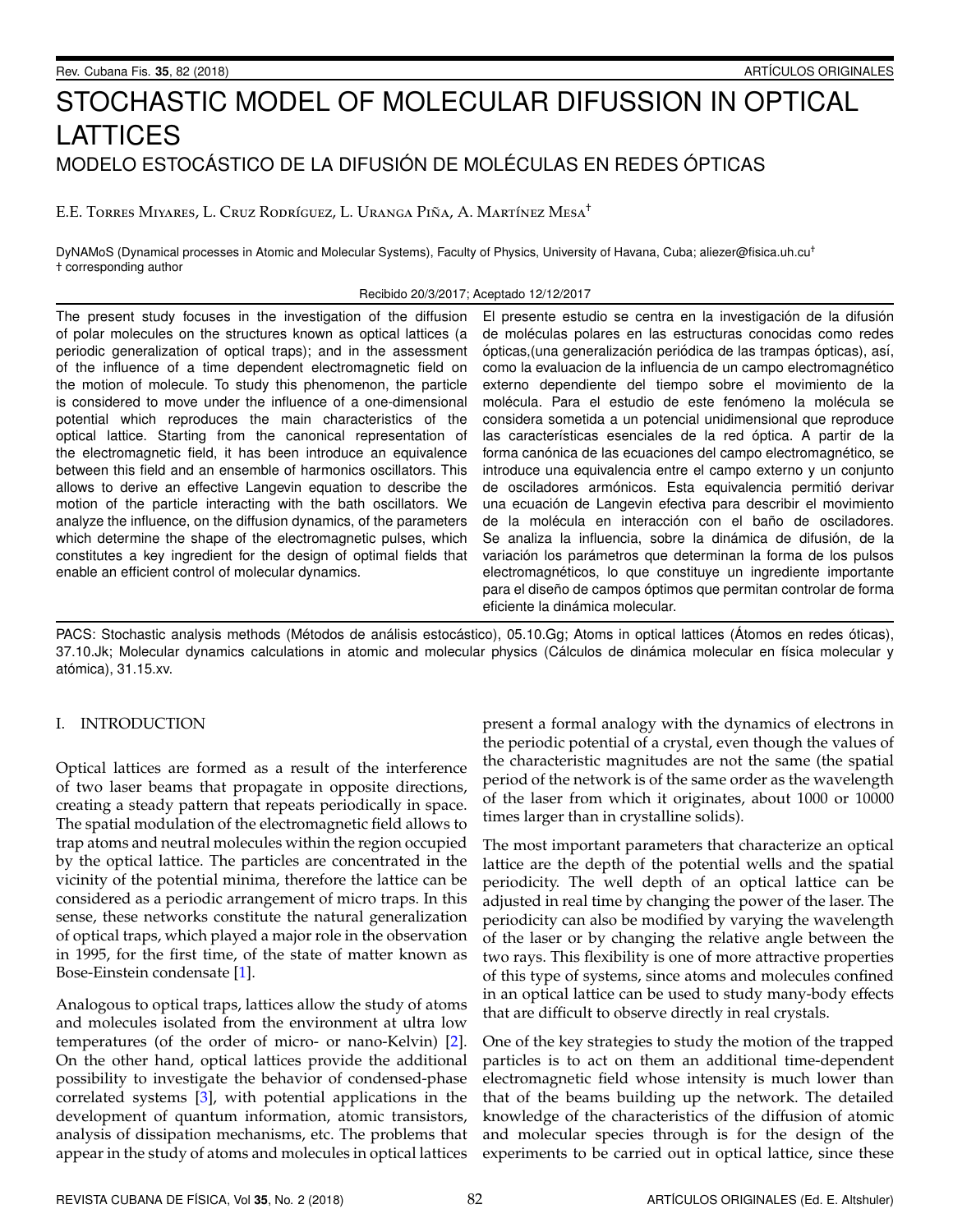displacements can facilitate or hinder the occurrence of *II.3. Molecule-field interaction* certain phenomenon.

The purpose of this paper is to present an alternative treatment for the theoretical description of the motion of a particle in a one-dimensional potential resembling an optical lattice and under the influence of a weak, additional electromagnetic field. The methodology is based on the equivalence between the external field and a set of uncoupled one-dimensional harmonic oscillators, described in Section [II.](#page-1-0) In Section [III,](#page-1-1) we present the derivation of the Langevin equation and numerical examples that illustrate the validity of neglecting memory effects in the calculation of dissipative forces. In in section [IV](#page-3-3) the main conclusions of this work are presented.

#### <span id="page-1-0"></span>II. HAMILTONIAN OF THE SYSTEM

#### *II.1. System*

The system consists in a neutral particle of mass m and dipole moment  $d$ , which moves along the X axis under the influence of a periodic potential  $V(x) = V(x + L)$ , where *L* is the period of the lattice.

### *II.2. Equivalence between the electromagnetic field and a set of harmonic oscillators*

Using the Landau gauge [\[4\]](#page-3-4) for the vector and the scalar potentials, the set of Maxwell equations in the vacuum (i.e., in a region free of charges and currents) can be written as follows

$$
\nabla^2 \vec{A} - \frac{1}{c^2} \frac{\partial^2 \vec{A}}{\partial^2 t} = 0.
$$
 (1)

The decomposition of space in a three dimensional array of cubes of lengths *Lx*, *Ly*, *L<sup>z</sup>* leads to the following condition for the vector potential: *A*~

<span id="page-1-2"></span>
$$
\vec{A}(x, y, z) = \vec{A}(x + L_x, y + L_y, z + L_z).
$$
 (2)

Hence the solution of the wave equation [\(2\)](#page-1-2) can be represented as:

$$
\vec{A}(\vec{r},t) = \sum_{j} \vec{q_j}(t) \exp(i\vec{k_j} \cdot \vec{r}).
$$
\n(3)

<span id="page-1-3"></span>The following equation

$$
\ddot{\vec{q}}_j(\vec{k},t) + \omega_j^2 \vec{q}_j(\vec{k},t) = 0.
$$
 (4)

To determine the vector potential at a given point in space and at a given time it is necessary to know the set of amplitudes  $\vec{q}_i(t)$ . Therefore, the state of the field is characterized by the infinite set of solutions  $\vec{q}_i(t)$  of the ordinary differential equation [\(4\)](#page-1-3), which coincides with the equation of motion of a linear harmonic oscillator. In this way, the electromagnetic field can be formally replaced by a mechanical system comprising a set of infinite uncoupled oscillators.

# The original problem of a particle moving under the influence of a periodic potential and an external time-dependent electromagnetic field has been mapped (through the correspondence described above) into the equivalent problem of a particle subjected to periodic potential and interacting, at the same time, with an infinite numberable set of harmonic oscillators. The coupling between the molecule and the time-dependent field is termed *Hsb*, in analogy to the system bath interaction within the dipole approximation, it

$$
H_{sb} = -\vec{d} \cdot \vec{E}(t). \tag{5}
$$

<span id="page-1-4"></span>Assuming the electric field is linearly polarized, it can be rewritten as

$$
H_{sb} = 2d \sum \left[ \omega_j Im \left\{ A_j \exp(ik_j x) \right\} \right],
$$
 (6)

where  $d = \vec{d} \cdot \hat{e}$  and  $\hat{e}$  is the polarization vector. Hereafter, we make use of the one-dimensional character of the problem and we employ scalar quantities only. Expressing eq. [\(6\)](#page-1-4) in terms of the generalized coordinates  $q_j$  and momenta  $\pi_j$  of the field oscillators. The following expression for the interaction term

$$
H_{sb} = d \sum_{j} \left[ \left( \omega_{j} \sqrt{\varepsilon_{0} L} \sin(k_{j} x) \right) q_{j} + \left( \sqrt{\frac{1}{\varepsilon_{0} L}} \cos(k_{j} x) \right) \pi_{j} \right]. \tag{7}
$$

It can be casted in the form

reads.

<span id="page-1-5"></span>
$$
H_{sb} = \sum (\alpha_j q_j + \beta_j \pi_j), \tag{8}
$$

Which obvious definitions for the function  $\alpha(x)$  and  $\beta(x)$ . Eq [\(8\)](#page-1-5) represent a special type of (non-linear) system-bath interaction, where the particle coordinate is coupled to both position and momenta of the bath modes.

#### <span id="page-1-1"></span>III. DERIVATION OF THE LANGEVIN EQUATION

The total Hamiltonian of the system [\[5\]](#page-3-5) is

$$
H = \frac{p^2}{2m} + V(x) + \frac{1}{2} \sum (\pi_j^2 + \omega_j^2 q_j^2) + H_{sb} + \frac{1}{2} \sum_j \left( \beta_j^2 + \frac{\alpha_j^2}{w_j^2} \right). \tag{9}
$$

It consists of the standard contributions: the energy of the system and the bath, the system-bath coupling and the counter-term ensuring  $V(x)$  remains the bare potential Hamilton's canonical equations can be combined to yield the following equations of motion for the bath oscillators and for the position of the particle

$$
\ddot{q}_j + \omega_j^2 q_j = \beta'_j \dot{x} - \alpha_j, \qquad m\ddot{x} + \frac{dV}{dx} = -\sum (\alpha'_j q_j + \beta'_j \pi_j). \tag{10}
$$

The integration of the equations of motion corresponding to the coordinates  $q_j$  can be carried out analytically using Green's method [\[6\]](#page-3-6). Substituting the functions  $q_i(t)$  in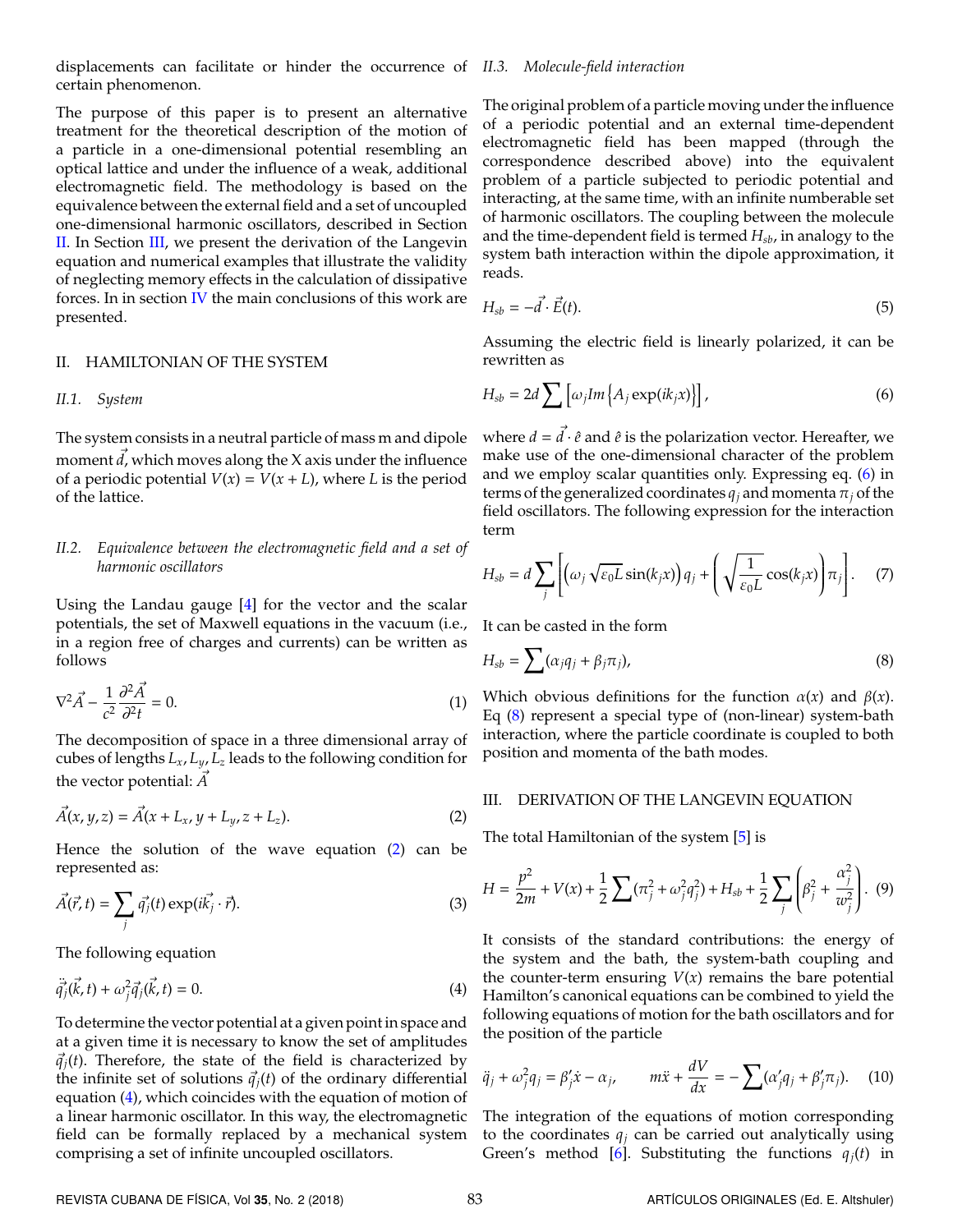that describes the motion of the particle

$$
m\ddot{x} + \frac{dV}{dx} + \int K(t - t')\dot{x}(t')dt' = f(t).
$$
 (11)

The dissipation kernel  $K(t - t')$  is calculated using the expression

$$
K(t-t') = \sum_{j} \left( \frac{\beta_j'}{\omega_j} \sin[\omega_j(t-t')] - \frac{\alpha_j'}{\omega_j^2} \cos[\omega_j(t-t')] \right). \tag{12}
$$

Although eq. [\(11\)](#page-2-0) is deterministic second order differential equation, if the spectrum of the electric field  $\vec{E}(t)$  is centered at high frequencies, the force

$$
f(t) = \sum \cos(\omega_j t) \left[ \frac{\alpha_j \alpha'_j}{\omega_j^2} + \alpha'_j q_{j0} + \pi_{j0} \beta'_j \right] +
$$
  
+ 
$$
\sum \sin(\omega_j t) \left[ \frac{\alpha'_j \pi_{jp}}{\omega_j} - \omega_j q_{j0} \beta'_j - \frac{\alpha_j \beta'_j}{\omega_j} \right] -
$$
  
- 
$$
\sum \left( \frac{\alpha'_j \alpha_j}{\omega_j^2} + \beta_j \beta'_j \right).
$$
 (13)

<span id="page-2-1"></span>

Figure 1. Top panel: Weights  $f_i(\omega)$  of bath oscillators for different widths of a Gaussian laser pulse. Bottom panel: Inverse Fast Fourier transform *F* <sup>−</sup><sup>1</sup> of the functions  $f_i(\omega)$ .

Can be regarded as a stochastic fluctuation after some algebra, and introducing the change of variable  $t - t' = \tau$ ,

Newton's second law for variable x yields Langevin equation the generalized Langevin equation can be finally written as

<span id="page-2-0"></span>
$$
m\ddot{x} + \frac{dV}{dx} + f(t) + \pi \frac{d^2}{c^2 \varepsilon_0 L} \int\limits_0^t K(\tau) \dot{x}(t - \tau) d\tau = 0.
$$
 (14)

If we introduce the spectral density  $S(w) = \sum_j \delta(\omega - \omega_j)$ , it can be shown that the dissipation kernel  $K(\tau)$  can be computed as the inverse Fourier transform of the even prolongation of the function  $\omega^2 S(\omega)$ . In Figs. [1](#page-2-1) and [2,](#page-2-2) we plot the functions  $ω<sup>2</sup>S(ω)$  and the behavior of the corresponding kernels  $K(τ)$ for a Gaussian wavepackets  $S(\omega) = e^{-(\omega - \omega_0)^2/2\sigma^2}$  widths  $\sigma$  (Fig. [1\)](#page-2-1) and centered at different frequencies  $\omega_0$  (Fig. [2\)](#page-2-2).

<span id="page-2-2"></span>

Figure 2. Top panel: Weights  $f_i(\omega)$  of bath oscillators for different central frequencies of a Gaussian laser pulse. Bottom panel: Inverse Fast Fourier transform  $F^{-1}$  of the functions  $f_i(\omega)$ .

All the cases considered correspond to rapidly decaying kernels, so the particle velocity can be regarded as constant during the typical oscillation period of the field modes. Therefore the standard (Markovian) Langevin equation [\[7\]](#page-3-7).

$$
m\ddot{x} + \frac{dV}{dx} + f(t) + \dot{x}(t)\pi \frac{d^2}{c^2 \varepsilon_0 L} \int_{0}^{t} K(\tau) d\tau = 0,
$$
 (15)

represents a suitable approximation for the investigation of the diffusion of polar molecules on optical lattices under the conditions considered in this work.